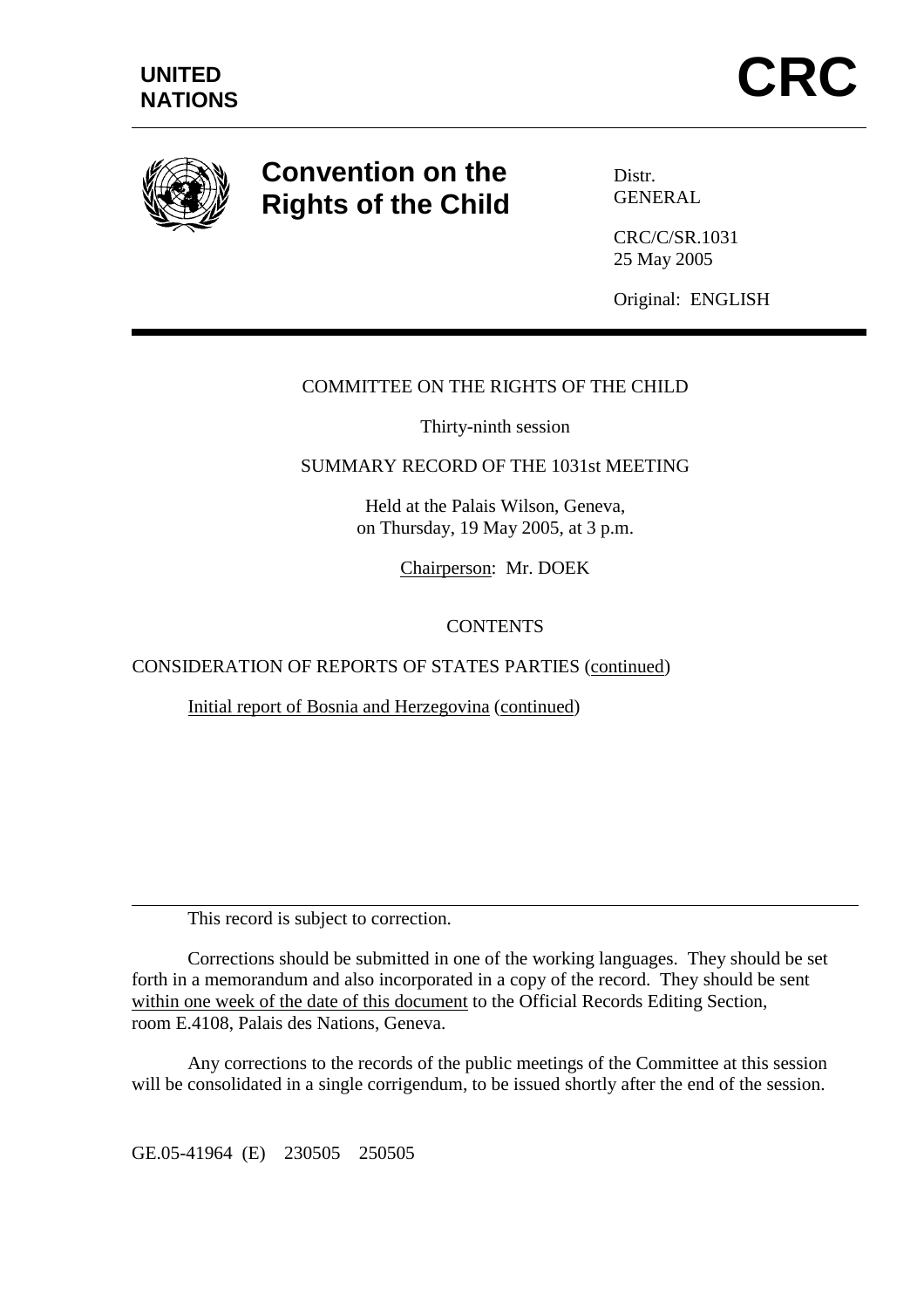## The meeting was called to order at 3 p.m.

## CONSIDERATION OF REPORTS OF STATES PARTIES (agenda item 5) (continued)

 Initial report of Bosnia and Herzegovina (continued) (CRC/C/11/Add.28; HRI/CORE/1/Add.89/Rev.1; CRC/C/Q/BIH/1; CRC/C/RESP/85)

1. At the invitation of the Chairperson, Ms. Čajo, Ms. Đuderija, Ms. Kremenović-Kusmuk, Mr. Nagradić and Ms. Radić (Bosnia and Herzegovina) took places at the Committee table.

2. Mr. ZERMATTEN asked whether the State party planned to create specialized juvenile courts, and whether the Government had considered introducing restorative justice for juveniles in conflict with the law. The reporting State should indicate whether it planned to abolish the minimum prison sentence and lower the maximum sentence for juveniles. He would welcome further information on plans to separate minors from adults in prisons. The State party should clarify whether juveniles were held in pre-trial detention at police stations or in correctional facilities. The delegation should explain the discrepancy between the juvenile crime statistics in Republika Srpska and those in the Federation of Bosnia and Herzegovina (CRC/C/11/Add.28, para. 382).

3. Mr. FILALI requested additional information on the proposed measures to reduce violence among minors. It would be useful to learn what steps were being taken to prevent trafficking in women and children. Additional information should be provided on measures to protect the best interests of the children of divorced parents from different ethnic backgrounds. He would welcome further details on efforts to clear mines. The reporting State should clarify whether there was sufficient political will to achieve the proposed reform of juvenile criminal law.

4. Mr. KOTRANE asked whether the State party intended to ratify the Hague Convention on Protection of Children and Cooperation in respect of Intercountry Adoption, and enact relevant domestic legislation. He wished to know why a child's right to social security depended on his or her parents' insurance contributions, particularly in the light of the high unemployment rate. The delegation should clarify the obligation of parents to send their children to school. The reporting State should indicate the minimum age at which a child could be brought before the courts.

5. Ms. SMITH requested information on programmes to increase recreational, leisure and cultural opportunities for children and young persons.

6. Ms. ORTIZ asked whether there were sufficient day-care facilities, and whether training for professionals and caregivers working at children's institutions and day-care centres was in accordance with the provisions of the Convention. The delegation should indicate whether there were regulations governing the functioning of such institutions and, if so, whether they were in line with the Convention. The reporting State should explain what authorities and legislation dealt with intercountry adoption.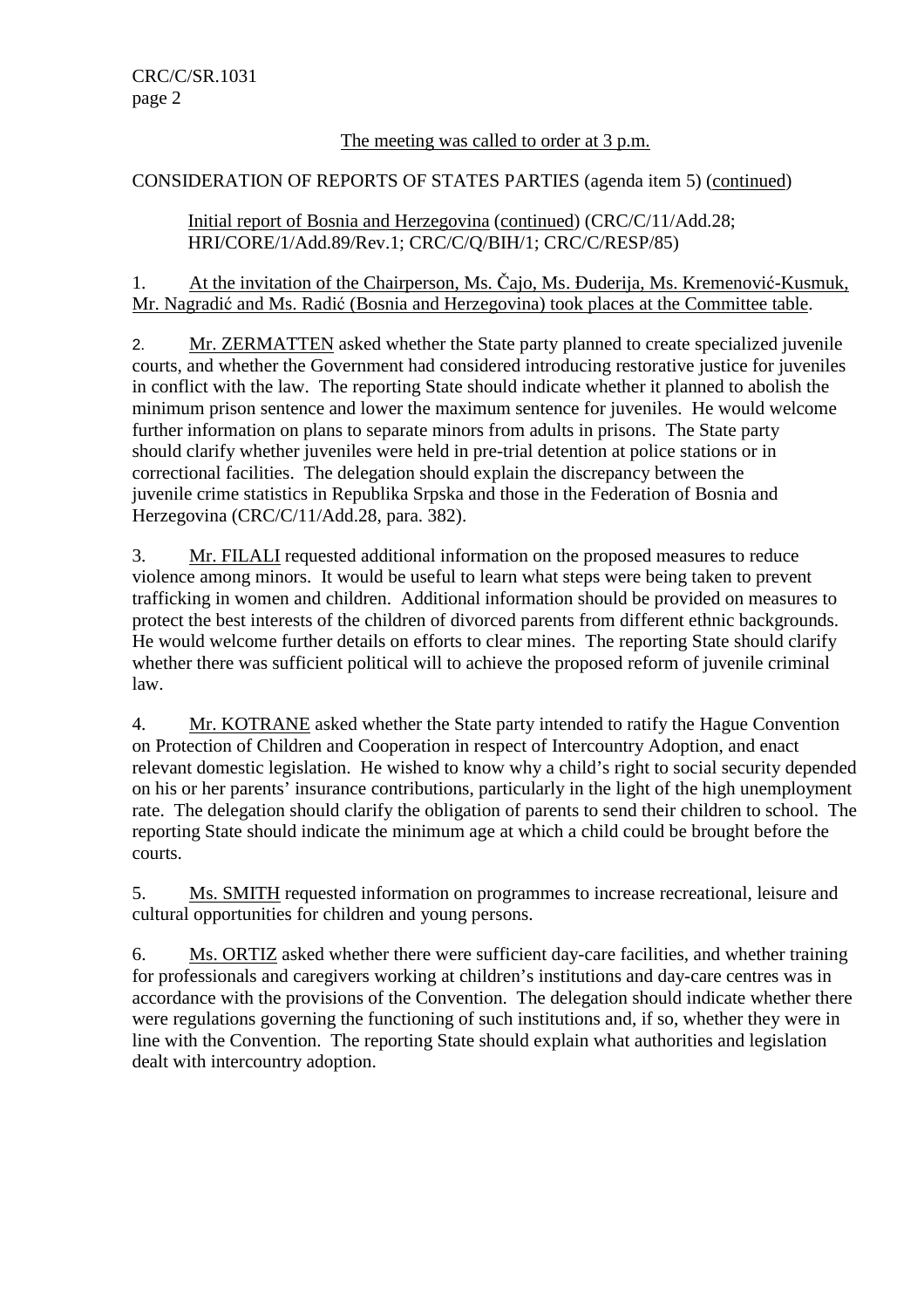7. Mr. POLLAR asked whether the State party would consider allowing displaced persons to enter the formal school system and sit the same examinations as other citizens. It would be useful to learn whether the Government planned to introduce a debriefing and counselling programme for all children who had witnessed the traumatic events of the conflict in Bosnia and Herzegovina.

8. Ms. VUCKOVIC-SAHOVIC asked whether the Government recognized the importance of the social work centres, and whether it planned to update the social work system.

9. Mr. SIDDIQUI asked whether people from different ethnic and religious backgrounds worked together in political and civil society organizations. The State party should indicate whether the international community had contributed to the reconciliation process. Further data on the number of orphans inside and outside the State party should be provided. It would be useful to know what steps were being taken to care for orphans in Bosnia and Herzegovina. Additional information on the differences between public and private schools, particularly with regard to quality of education, access and curricula, would be welcome. He asked whether English and information and communication technology were taught in both public and private schools.

10. Mr. NAGRADIĆ (Bosnia and Herzegovina) said that many people of different ethnic and religious backgrounds worked together in State and civil society organizations and institutions. There was a real belief among the population that all sectors of society could live in harmony. Measures to facilitate the reconciliation process had included education programmes, civil society activities, television broadcasts and the establishment of the Inter-Religious Council of Bosnia and Herzegovina.

11. The return of displaced persons was a difficult process. The first step, the return of property, was almost completed. The challenge for people returning to their homes was currently economic rather than one of security. A fund had been set up to rebuild the homes of displaced persons, and much reconstruction work had been carried out with assistance from the international community. Legislation on the recognition of refugee and displaced person status had been harmonized. Precise data on the number of children who had not yet returned would be available in the summer of 2005.

12. Ms. ĐUDERIJA (Bosnia and Herzegovina) said that the information on domestic violence in the initial report was incomplete. Recent data indicated that, while domestic violence had increased across all social classes, it was most predominant among the poor. The Government recognized the importance of taking measures to counteract that trend.

13. The Ministry of Civil Affairs was responsible for the Government's anti-drug campaign and coordinated questions pertaining to health, social issues and education.

14. While there were no juvenile courts, there were judges who specialized in juvenile justice. Prosecutors, judges and other legal staff received training in juvenile justice, particularly in the areas of violence, trafficking in persons, and organized crime. While all juvenile detention centres had been destroyed during the war, separate wings of adult prisons had been set aside for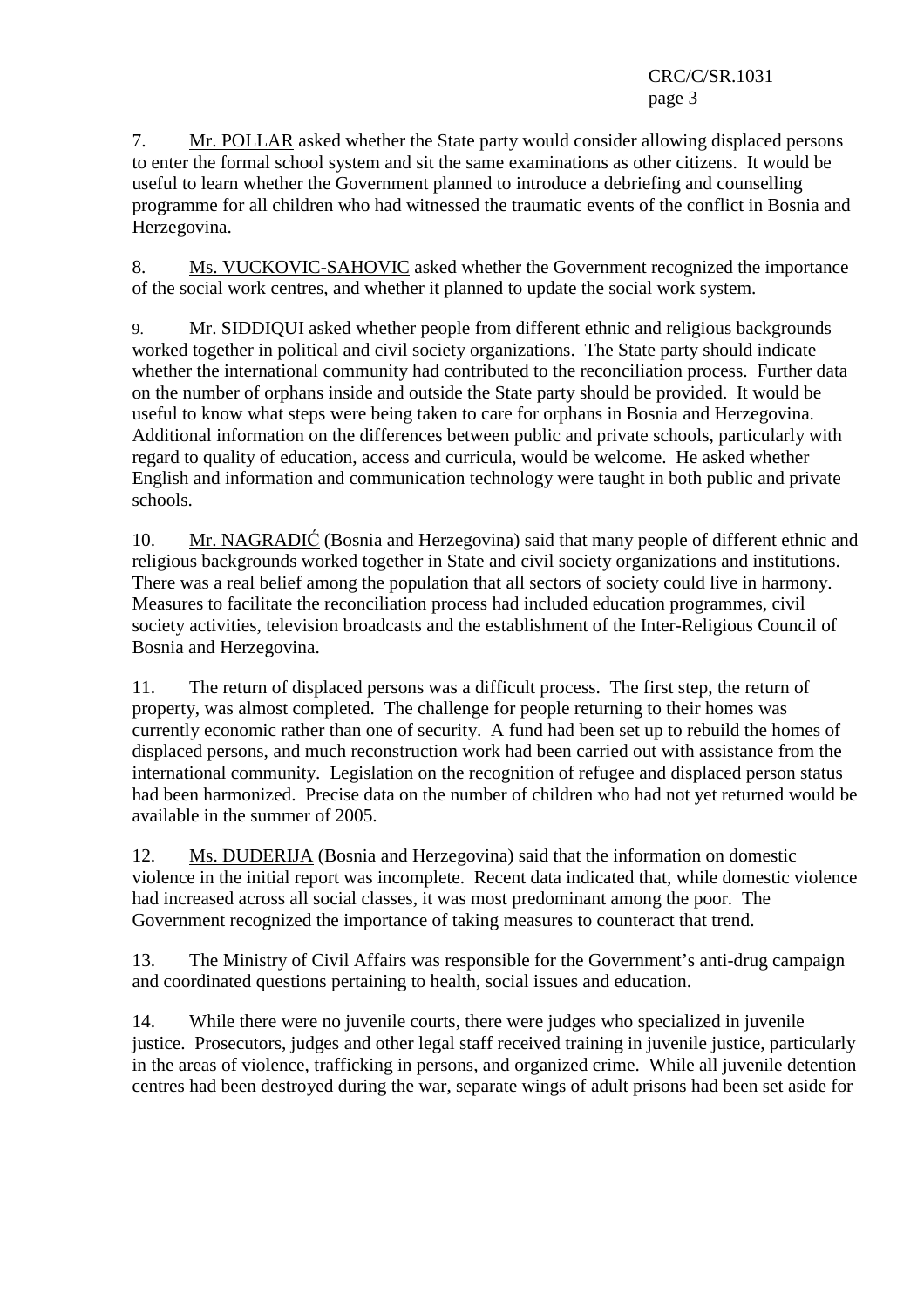juvenile offenders. There were currently 15 juveniles in prison; their sentences ranged from one to five years. The Government was reconsidering the length of sentences for juvenile offenders, and was contemplating a wider range of sanctions.

15. The Government had criminalized several activities, especially those involving international organized crime and trafficking in persons and drugs. Those crimes had increased both within Bosnia and Herzegovina and across its borders.

16. Health legislation had been brought into line with the Convention to ensure that all children had the right to health care, regardless of their parents' insurance contributions. However, given the lack of resources, it was difficult to implement the amended legislation.

17. Ms. KHATTAB requested the delegation to clarify the status of the laws listed in the written reply to question 5 in the list of issues (CRC/C/RESP/85, p. 37).

18. Ms. ĐUDERIJA (Bosnia and Herzegovina) said that, apart from the Law on Prevention of Violence, those laws had entered into force. The Law on Prevention of Violence, which provided for special protection measures, had been submitted to Parliament for consideration. The Family Law had been adopted in Republika Srpska and was under review in the Parliament of the Federation of Bosnia and Herzegovina.

19. She said that 18 was the minimum age for recruitment into the army. However, medical examinations to determine suitability for military service could be conducted at the age of 17. The Government intended to abolish compulsory military service by the end of 2005.

20. Ms. ALUOCH asked whether the Family Law that was already in force in Republika Srpska could be applied in the Federation of Bosnia and Herzegovina.

21. Ms. ĐUDERIJA (Bosnia and Herzegovina) said that the Federation of Bosnia and Herzegovina and Republika Srpska had separate laws and territorial jurisdiction. The Federation would continue to apply the old Family Law until the new one was adopted.

22. Steps were being taken to reform the health-care system, which had previously consisted of primary health care, specialized health care and hospitalization. In order to strengthen family protection, the concept of a family physician was currently being introduced. In addition, special institutions provided psychological counselling to families and children.

23. The Government was taking a number of measures to promote breastfeeding, including through the establishment of child-friendly hospitals and special courses for future parents.

24. Mr. LIWSKI asked how health services were funded at the national, regional and local levels.

25. Ms. ĐUDERIJA (Bosnia and Herzegovina) said that the Government did not have the resources to ensure adequate health care for all categories of the population. Hospitalization was very expensive, hospitals lacked facilities and staff, and certain health-care services were inaccessible to many people. However, primary health care was available to everyone.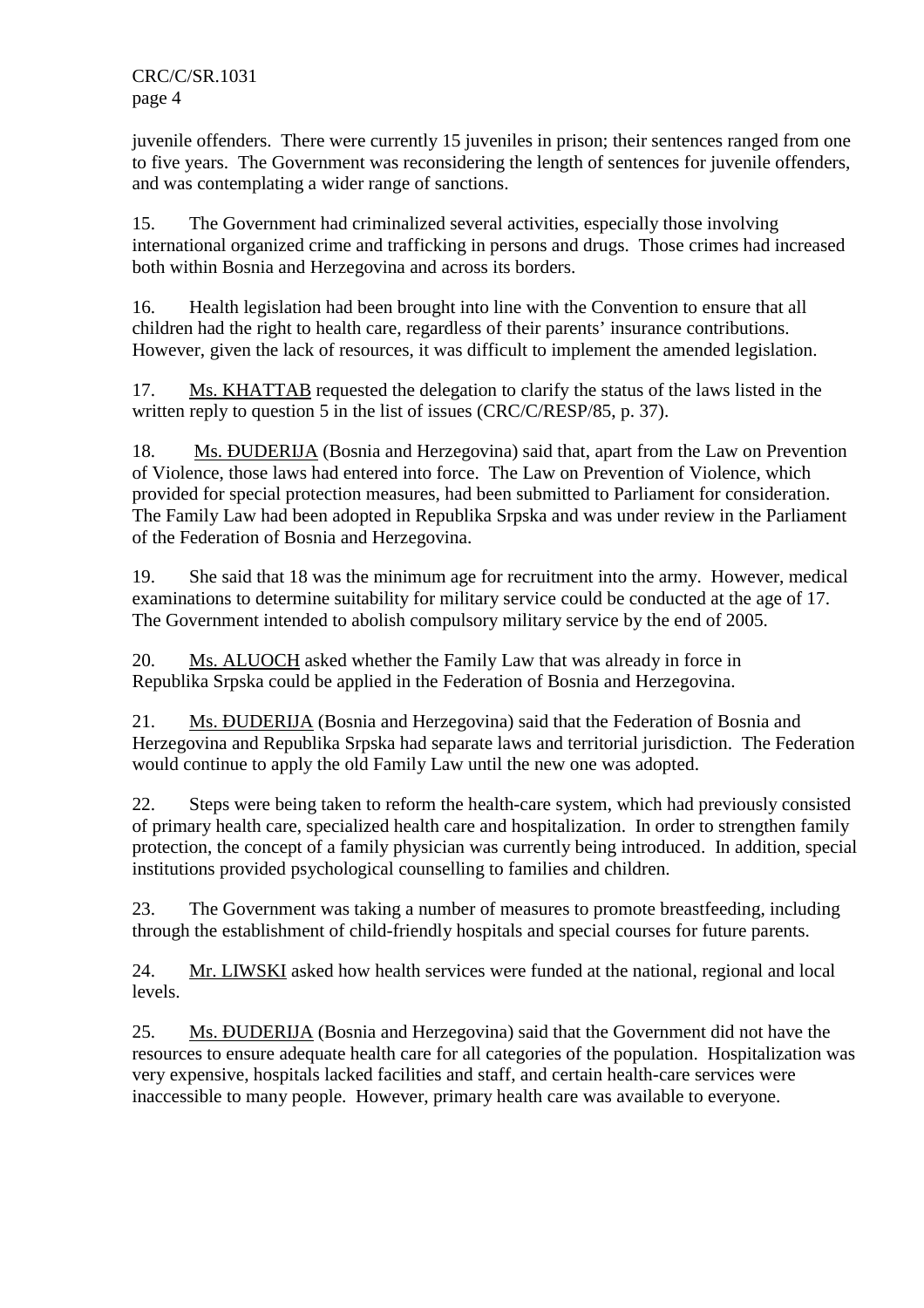26. While the unemployed, the needy and other vulnerable groups were entitled to financial allowances, such allowances were very small, unequally distributed and often not paid at all. In addition, social work centres lacked the financial and human resources to meet the needs of their beneficiaries. Reforms were being implemented to improve that situation.

27. Under the Family Law, foreign citizens were permitted to adopt a child from Bosnia and Herzegovina when no citizen of Bosnia and Herzegovina wished to adopt the child; when the child could not be placed in a foster family; when all other types of care had been exhausted; when a team of experts had decided that the adoption would be in the best interests of the child; and when the adoption was authorized by a competent authority.

28. Although most children were placed in institutions, the Government was increasingly giving priority to foster care. Steps would have to be taken to ensure that social work centres had sufficient financial and human resources. It would also be necessary to draw up a list of potential foster families.

29. Ms. VUCKOVIC-SAHOVIC said that she was concerned about the understaffing of the social work centres, particularly because they were responsible for deciding whether a child should be separated from his or her parents. She wished to know who was responsible for monitoring decisions taken by social work centres.

30. Ms. ČAJO (Bosnia and Herzegovina) said that disputes arising from a decision taken by a social work centre concerning the separation of a child from his or her parents were referred to one of the ministries and then to the cantonal court.

31. The CHAIRPERSON asked whether the courts dealt only with child abuse and neglect cases. He also wished to know why the Government could not withdraw its reservation to article 9, paragraph 1, of the Convention. The explanation given in the replies to the list of issues implied that, under the Convention decisions concerning separation of children from their parents had to be made by a court. However, that was not the case since the Convention referred to a competent authority. He asked why the Government did not consider the social work centres as a competent authority in that field.

32. Ms. VUCKOVIC-SAHOVIC (Bosnia and Herzegovina) said that, in the Bosnian version of article 9, paragraph 1, of the Convention, the words "subject to judicial review" had been translated as "by court procedure". The State party could therefore, withdraw its reservations.

33. Ms. ČAJO (Bosnia and Herzegovina) said that social work centres could decide to separate a child temporarily from his or her parents, following a request to that effect by the parents. A social work centre would proceed with the separation only after an expert team had concluded that separating the child from his or her parents was in the best interests of the child. Cases of child abuse or neglect were submitted for consideration to a court, which then decided whether parental rights should be revoked.

34. Ms. LEE requested information on the composition of the expert teams. She wished to know how they evaluated each case and whether the child's views were taken into account.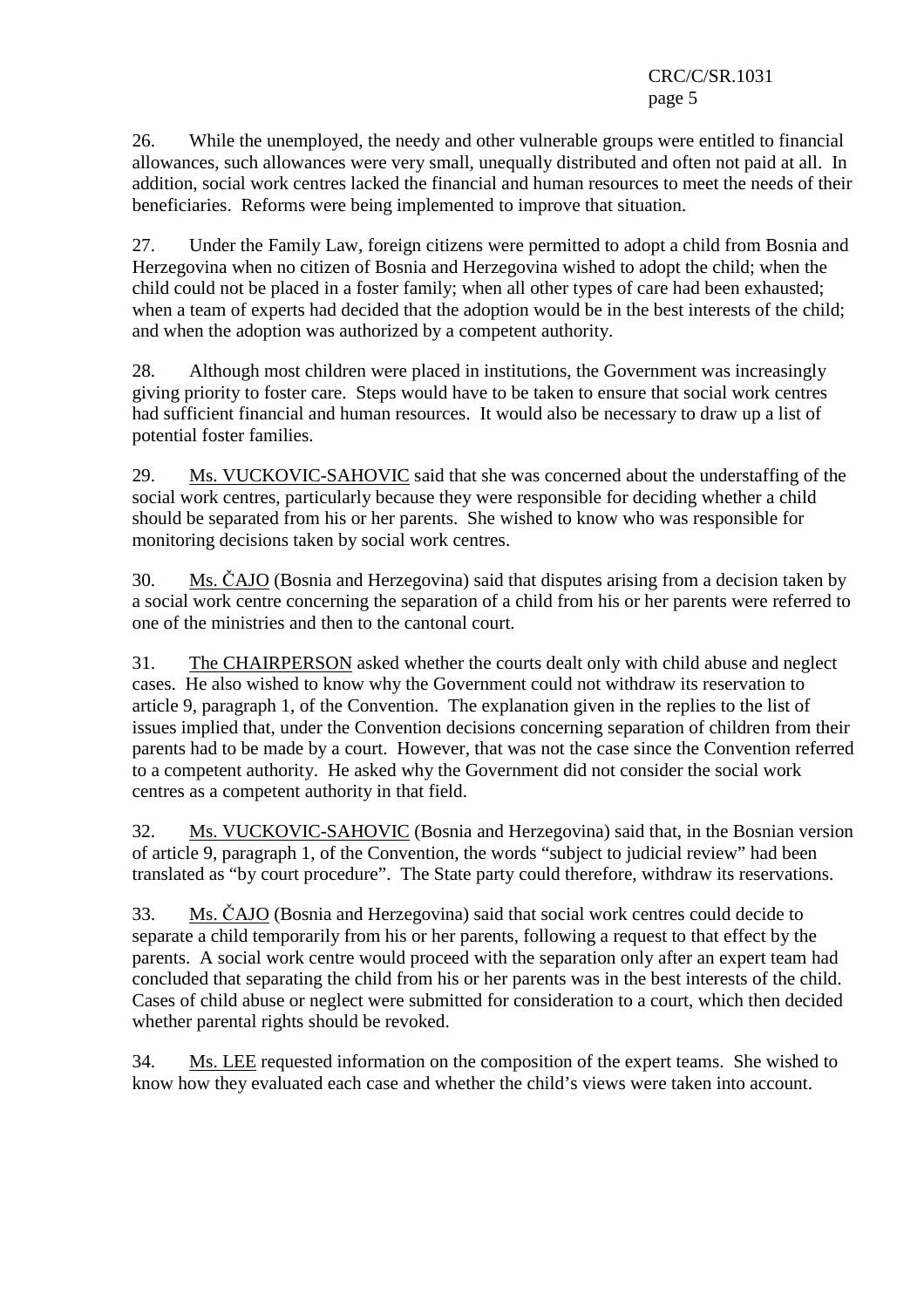35. Mr. KOTRANE asked whether every citizen had the legal obligation to report cases of child abuse to a social work centre, and whether mechanisms were in place to help parents take better care of their children.

36. Ms. ČAJO (Bosnia and Herzegovina) said that, although expert teams should ideally be composed of psychologists, teachers, social workers, lawyers and experts from other fields, that was rarely the case in practice, owing to a lack of resources. The teams organized special activities with the parents, children, relatives and other persons concerned. Any person could report cases of child abuse to a social work centre.

37. Ms. ORTIZ said that, according to the written replies, very few adoptions took place over the course of a year. She asked why children placed in foster families could not be put up for adoption. She expressed concern that the Government had little control over international adoptions and suggested that it should ratify the Hague Convention on Protection of Children and Cooperation in respect of Intercountry Adoption.

38. Ms. ČAJO (Bosnia and Herzegovina) said that the Government's data on adoption were incomplete and that the actual number of adopted children was probably much higher than the number provided in the written replies. In order to be eligible to adopt a child, the prospective parent had to be able-bodied, have no criminal record and be capable of caring for the child in the best possible manner.

39. Many children from Bosnia and Herzegovina were living abroad, and her Government was dissatisfied with the lack of information provided by receiving States on the whereabouts and fate of those children. The Hague Convention on Protection of Children and Cooperation in respect of Intercountry Adoption identified as "State of origin" the country in which a child was habitually resident; that country was therefore responsible for overseeing the intercountry adoption process. The authorities of Bosnia and Herzegovina were therefore excluded from decision-making processes concerning the intercountry adoption of children living abroad. That was one of the main reasons for the Government's reluctance to ratify the Hague Convention.

40. Ms. ALUOCH said that, since the State party's authorities did not maintain contact with children living outside its territory, she did not consider that to be a valid reason for not ratifying the Hague Convention.

41. Ms. ORTIZ said that, despite the State party's legitimate concerns over certain intercountry adoption procedures, the Hague Convention was an important framework that could facilitate the implementation of international standards with regard to both domestic and intercountry adoption of children habitually resident in the reporting State.

42. The CHAIRPERSON said that ratification of the Hague Convention could help the reporting State to obtain information on children from Bosnia and Herzegovina living in other States parties to the Hague Convention. If it became a party to that Convention, Bosnia and Herzegovina could request notification of each adoption application concerning a child of Bosnia and Herzegovina that was submitted to the authorities of another State party and could ask to be consulted in the process.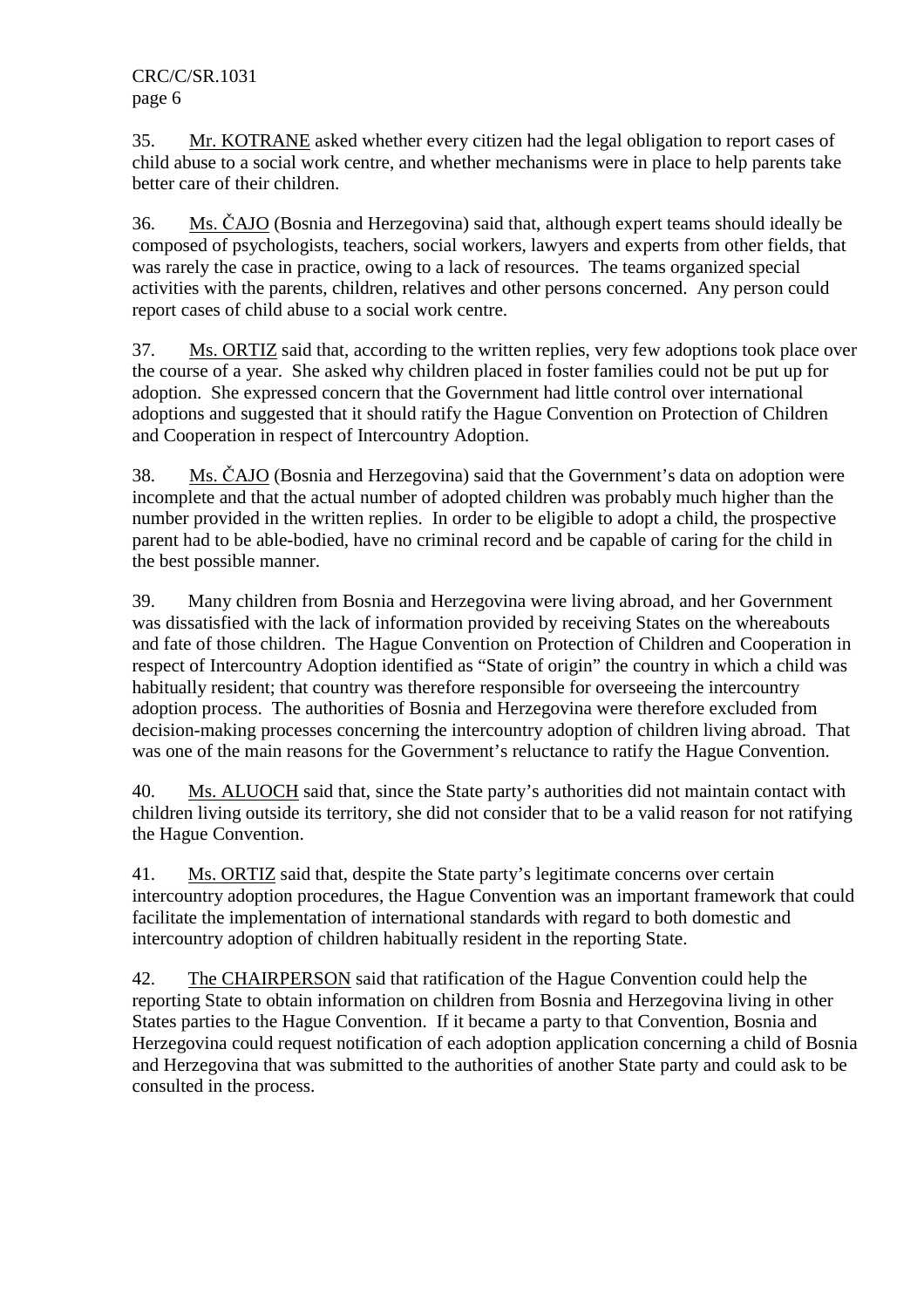43. Ms. ČAJO (Bosnia and Herzegovina) said that the legal provisions governing the rights of civilian victims of war also applied to child victims. In the immediate aftermath of the war, many non-governmental organizations (NGOs) had provided post-trauma counselling and other assistance to such children. The number of child victims had declined considerably, and such services were offered mainly through regular social care institutions.

44. Ms. ĐUDERIJA (Bosnia and Herzegovina) said that uncharted landmines continued to be a cause for grave concern, and Bosnia and Herzegovina relied on international assistance in its demining activities. The Government had launched mine-awareness campaigns in educational institutions. Mine accident rates had fluctuated, with a notable increase in rural areas in connection with agricultural activities at certain times of the year.

45. Mr. LIWSKI asked whether State assistance to child victims of war included staff training in post-trauma counselling. He wondered whether the experience of NGOs working in the field was taken into account in the formulation of relevant programmes.

46. Mr. NAGRADIĆ (Bosnia and Herzegovina) said that the Government engaged in an ongoing dialogue with NGOs, and was intent on addressing issues raised by that sector. However, the country's limited capacities made it necessary to identify priority areas. Any reform effort must take account of the general political and socio-economic situation. Bosnia and Herzegovina was a young State and had ratified a significant number of international instruments, the implementation of which placed a strain on its scarce resources.

47. After an extensive debate, ratification of the Hague Convention on Protection of Children and Cooperation in respect of Intercountry Adoption had been deferred. His delegation would take up the matter again with the Government and communicate the Committee's recommendations in that regard.

48. Ms. KHATTAB requested information on European Union assistance in harmonizing Bosnia and Herzegovina's domestic legislation with European standards. She wondered what mechanisms existed to facilitate government cooperation with NGOs.

49. Mr. NAGRADIĆ (Bosnia and Herzegovina) said that the European Union provided support for public administration reforms, which included training programmes for public servants, including police officers.

50. The large number and diversity of NGOs working in Bosnia and Herzegovina made it difficult to coordinate cooperation and select appropriate NGO partners. In recognition of the importance of a well-functioning cooperation mechanism, the Government would review the current arrangements.

51. The transition period affected all aspects of life, and the need to change traditional patterns of behaviour and value systems posed considerable challenges.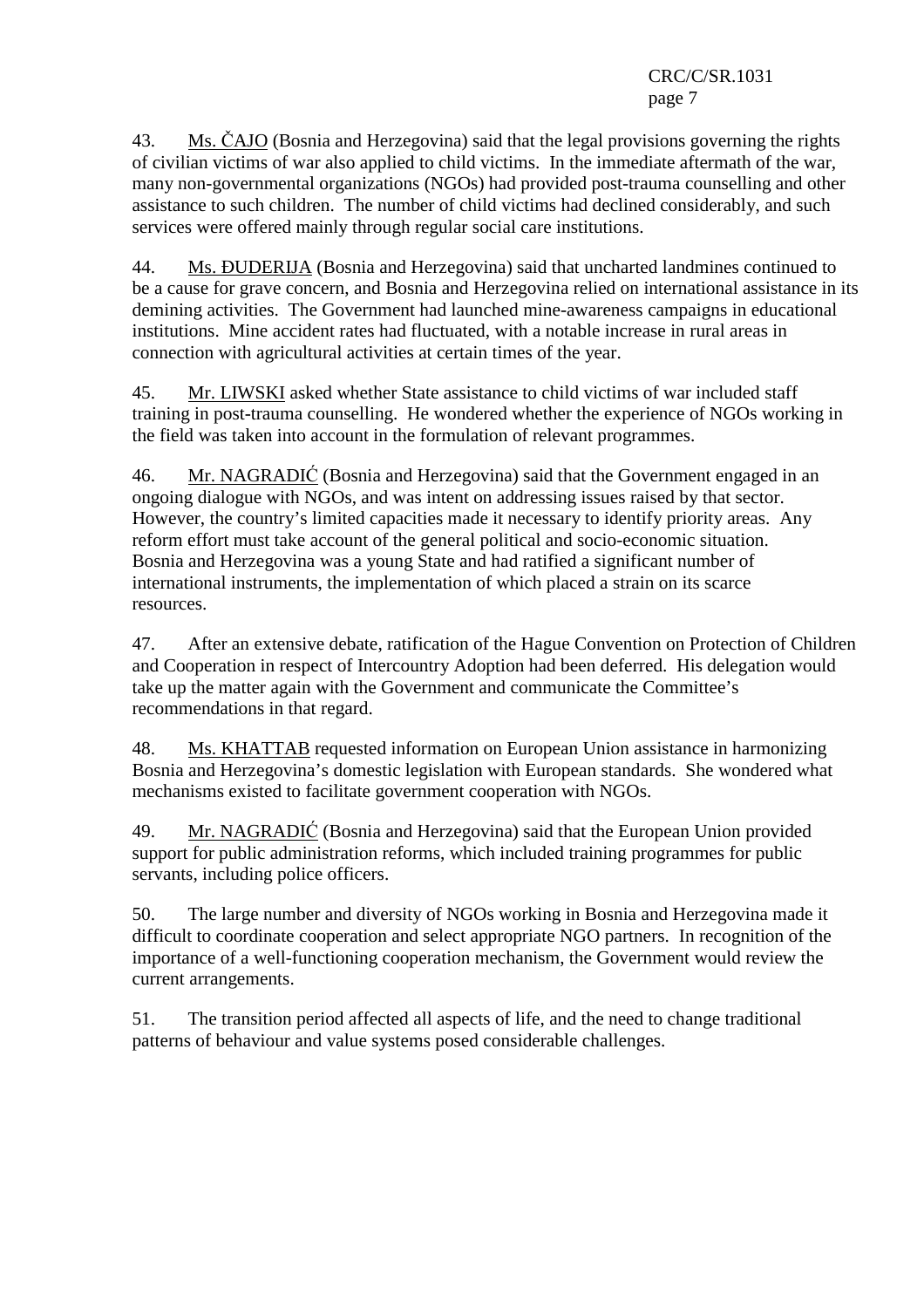52. Ms. RADIĆ (Bosnia and Herzegovina) said that the reforms of the education system included the extension of primary education from eight to nine years. The implementation of the new system was currently under way. Legislation had been drafted to reduce school dropout rates; it provided for systematic monitoring of attendance, and measures to encourage children to return to school.

53. Pre-school education was offered mostly in urban areas and covered some 4 per cent of the total pre-school population. While the Government recognized the value of pre-school education for early childhood development and considered it a crucial part of the education system, attendance was not compulsory. Many pre-school facilities had been destroyed during the war and the socio-economic situation of many families in Bosnia and Herzegovina precluded the enrolment of children in pre-school education, which was not free of charge. Government subsidies for pre-school activities were extremely limited. Measures to remedy those shortcomings would include the adoption in 2005 of a strategy to develop the pre-school education system and to draft legislation on pre-school education.

54. The shortage of qualified teaching staff during and in the immediate aftermath of the war had largely been addressed. Qualified teachers who had left during the war had been encouraged to return to their places of residence. There was no current data on the number of unqualified teachers remaining in the system. One key element of the ongoing education reform was the introduction of continuous education for teachers in order to facilitate the introduction of modern curricula in conformity with European standards.

55. The most recent data on the Brčko district indicated a pupil/teacher ratio of 7,634 to 445 for primary schools and 3,826 to 239 for secondary schools.

56. Since 1999, a number of legislative and other measures had been taken to harmonize Bosnia and Herzegovina's three different education systems. The various cantons were currently taking measures to bring their educational legislation into line with the new common framework legislation. Legislation on secondary vocational education was in the final drafting stages.

57. Ms. ÐUDERIJA (Bosnia and Herzegovina) said that, in 2001, the Government had adopted a national action plan for combating trafficking in persons. The plan called for the establishment of institutional mechanisms and for broad-based cooperation, particularly between NGOs and key public institutions. In addition, the Government had established the Office of the State Coordinator to prevent trafficking in persons. The Office monitored implementation of the action plan, received complaints, conducted awareness-raising campaigns and protected victims. Ongoing training in the various aspects of trafficking was provided to law enforcement officers, migration officials, judges and prosecutors. Moreover, new legislation had been enacted to incorporate the provisions of the United Nations Convention against Transnational Organized Crime. Although some progress had been made, trafficking was a form of international organized crime and therefore difficult to eradicate.

58. Research by local NGOs indicated that the number of child beggars was not very high; however, 90 per cent of such children were being coerced to beg in the streets. The action plan called for procedures to determine to what extent that type of exploitation was linked to organized crime.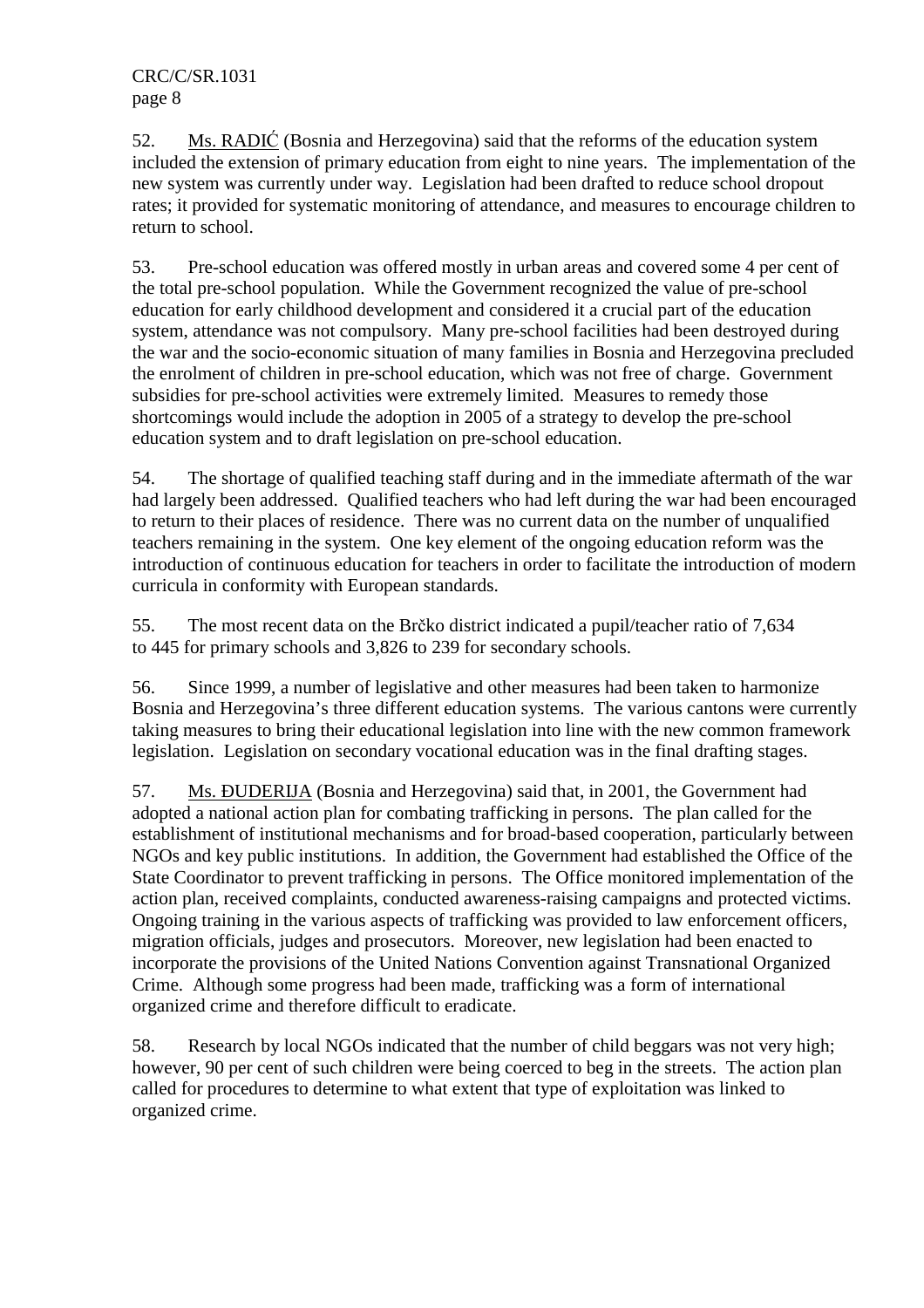59. Bosnia and Herzegovina did not have appropriate juvenile detention facilities, and convicted juvenile offenders were currently held in the same facilities as adults. The question of reducing sentences for juvenile delinquents would be addressed and the relevant legislation would be amended. Juveniles in conflict with the law were detained at police stations; those arrested near prison facilities were detained in prisons. Despite the lack of dedicated juvenile facilities, regulations concerning the length of detention and the best interests of the child were respected, and free legal assistance was provided to juvenile detainees. With the assistance of various NGOs, the Ministry of Justice was in the process of drafting regulations that would apply to special juvenile courts.

60. The CHAIRPERSON asked whether the Government was taking steps to establish juvenile correctional facilities that offered education programmes.

61. Ms. ÐUDERIJA (Bosnia and Herzegovina) said that the lack of special correctional facilities for juveniles had made it difficult for judges to handle juvenile delinquency cases. Efforts were currently under way to open a juvenile section in a new correctional facility in Sarajevo canton, and the Government was seeking funding for the reconstruction of two large facilities that had been destroyed during the war.

62. The CHAIRPERSON wished to know whether the Government had taken any steps to address the increase in juvenile delinquency.

63. Ms. ÐUDERIJA (Bosnia and Herzegovina) said that the increase in juvenile delinquency between 2003 and 2004 was in part attributable to the difficult economic situation in Bosnia and Herzegovina, since most juvenile offences involved theft. The practice of mediation had recently been introduced, and the Government was currently allocating resources and training staff in that practice.

64. Ms. ČAJO (Bosnia and Herzegovina) said one of the goals of the Framework Law on Primary and Secondary Education was to improve the quality of education for children with special needs. That would require the establishment of standard levels of achievement, specially adapted curricula, teacher training and the inclusion of parents in the educational process. Greater efforts were needed to provide adequate infrastructure for children with disabilities. An action plan for children with special needs was currently being considered by educational authorities and was expected to be approved in the near future.

65. No official statistics were available on the number of children with disabilities in mainstream schools. A study on inclusive education, involving a sample of 30 per cent of primary and secondary schools in Bosnia and Herzegovina, or 230 institutions, had found that some 8 per cent of the pupils in the sample had mental and physical disabilities.

66. The CHAIRPERSON asked whether the Government planned to take steps to improve the availability of leisure facilities and cultural activities for children.

67. Mr. NAGRADIĆ (Bosnia and Herzegovina) said that the Government intended to make improvements in that area.